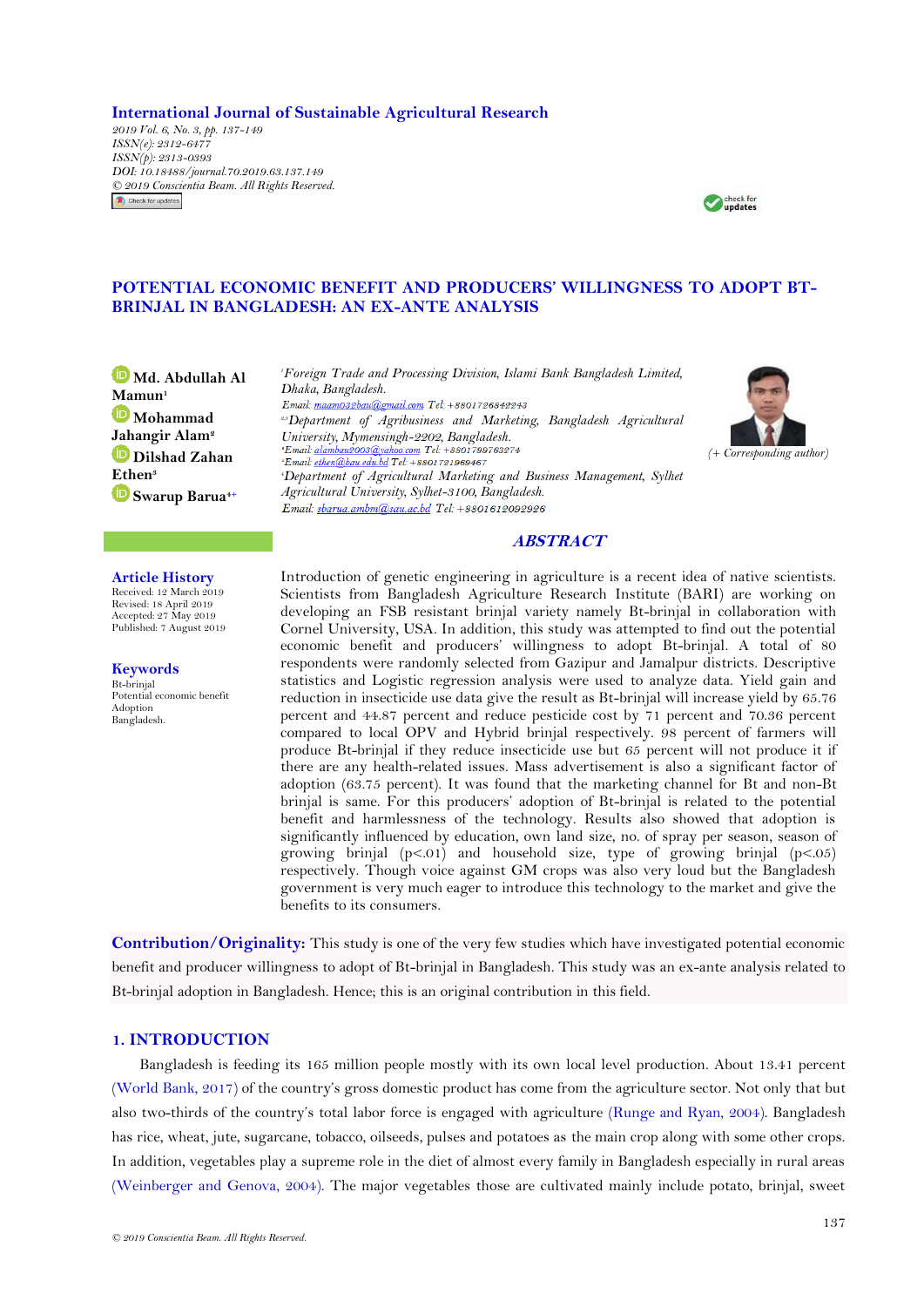guard, bitter guard, bottle guard, ladies finger, wax guard, snake guard, pumpkin, pointed guard, cucumber, bean, long bean and so on. Vegetables can be categorized as summer/rainy vegetables, winter vegetables, and all-season vegetable. Actually, vegetable production in Bangladesh has increased with an average annual growth rate of more than two percent. Most of this growth can be attributed to area expansion and only a small share to yield increases.

Vegetables are globally accepted as healthy thus always recommended to include in everyday diet. It also provides energy, vitamins, minerals and fibre and there is growing evidence of additional health benefits from a range of phytonutrients. Besides, brinjal is equally important for both farmers and consumers as it contains almost 95 percent of water and is rich in fiber, folic acid, manganese, thiamin, and Vitamin B6, magnesium and potassium contents compared to other vegetables. Furthermore, brinjal is one of the commonly consumed as well as highly produced vegetables in Bangladesh as well as in the world. In 2007, China and India was the main contributor to brinjal"s global production. In addition, Brinjal is a strong source of cash income for marginal and small farmers and full of nutrient. In 2007, Bangladesh produced 340,000 m. tons of brinjal [\(Meherunnahar, 2009\)](#page-11-0). In 2016-17, over 125860 acres of total cultivable land was devoted to brinjal cultivation which was produced 507,432 metric tons [\(BBS, 2018\)](#page-11-1). The growth and production of brinjal is alarmingly lowered due to a dozen of insect pest. Moreover, brinjal is attacked by 17 species of insects and six types of different diseases in Bangladesh [\(Roy, 1997\)](#page-12-3). According to an estimate, an annual loss of yield due to insect pest alone is 25 percent for vegetables [\(NIPMP, 2002\)](#page-11-2). Among insect pests brinjal shoot and fruit borer (*Leucinodes orbonalis*), Epilachna beetle (*Epilacna 28 punctata and 12 punctata*), brinjal leaf roller (*Eublemma olivacea*), Jassid (*Amrasca biguttula*) and among diseases Anthracnose (*Colletotrichum Melongena*), bacterial wilt (*Pseudomonas Solanacearum*), little leaf of brinjal (*Mycoplasma*) are common, most serious and destructive [\(Roy, 1997\)](#page-12-3). The pests can attack either sporadically or in out breaks every year throughout the country.The main problem with growing brinjal is that the yield of brinjal is decimated mainly by brinjal shoot and fruit borer (FSB) (Mall *et al.*[, 1992;](#page-11-3) [Abrol and Singh, 2003;](#page-10-0) [Ghosh](#page-11-4) *et al.*, 2003). FSB is a small larva that makes holes inside shoots, potholes and midribs of leaves, causing shoot tops to wilt. Consequently, Brinjal farmers are affected by significant yield losses, more than half, due to the Eggplant FSB every year. Ninety-eight percent of the farmers relied solely on pesticide applications to control this pest and more than 60 percent of the farmers sprayed their brinjal crop more than 140 times or more in a cropping season of 6-7 months [\(Karim, 2004\)](#page-11-5). For this reason, farmers suffer numerous health problems (including skin and eye irritation, nausea, and faintness), resulting from direct exposure to pesticide during handling and spraying [\(Rahman, 2000;](#page-11-6) [Wilson and Tisdell,](#page-12-4)  [2001\)](#page-12-4). In Bangladesh, almost all farmers experienced sickness related to pesticide application (e.g. physical weakness or eye infection or dizziness) and 3 percent were hospitalized due to complications related to pesticide use (Alam *et al.*[, 2003\)](#page-11-7). Due to climatic conditions and vulnerable to diseases, Bangladesh has the lowest productivity of brinjal in the world. Researchers are always trying to improve the productivity by using modern technology and genetically modified crops play a vital role in order to increase income and nutrition as well as production by reducing loss [\(Choudhary and Gaur;](#page-11-8) [Adesina and Zinnah, 1993;](#page-10-1) [Von, 1995;](#page-12-5) [James, 2006\)](#page-11-9). Experiments showed that the productivity of brinjal could be more than tripled by growing genetically modified brinjal (Bt-brinjal). In essence, results also showed that Bt technology can play a significant role to increase producers' welfare through insecticide reductions and increases in marketable yield. Some socioeconomic studies [\(Crawford](#page-11-10) *et al.*, 2003) indicated the potential of Bt-brinjal to increase producers" welfare through insecticide reductions and an increase in marketable yields of brinjal fruits.

Basically, Bt (*Bacillus thuringiensis)* is a common soil bacterium with a gene that can yield a protein detrimental to FSB. Researchers have embodied this gene to Brinjal to make it insect resistance. Bt-brinjal is provided with Bt gene. Based on improvement in different countries, some Asian countries, including Bangladesh, have recently launched a set of programs on GM food crops. Its popularity is growing day by day. In 1996 the land under GM crops was only 1.7 million hectares which increased up to 170.3 million hectare in 2012. Diversification into vegetable crops and increasing commercialization can support the development of the agricultural sector in several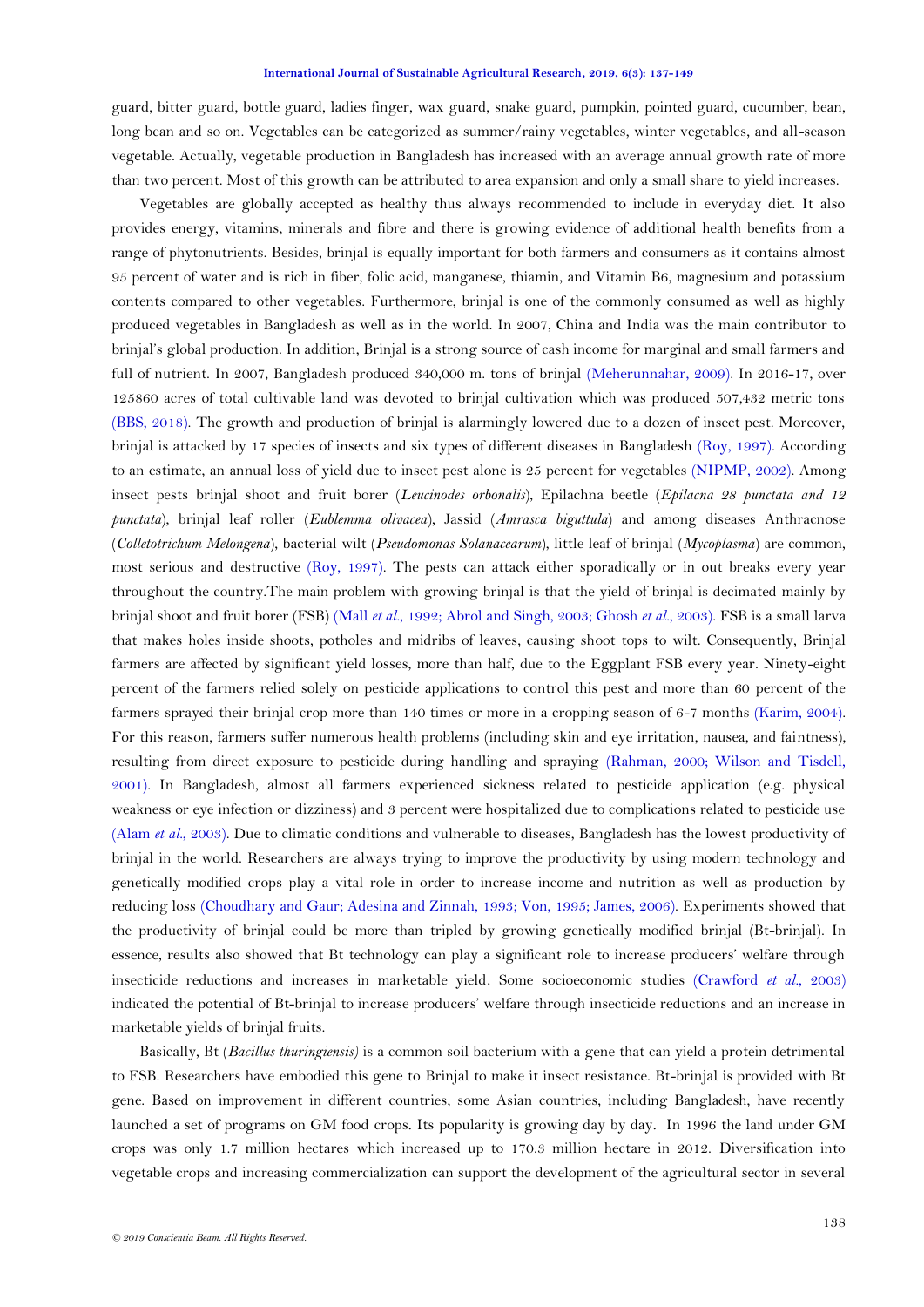ways. Using genetically modified crops has been characterized by households moving from subsistence systems into semi commercialize and commercializes systems [\(Pingali and Rosegrant, 1995\)](#page-11-11). As Bt-brinjal has the potential to combat FSB, so scientists are very much hopeful for its effectiveness and mass cultivation. Several studies [\(Kolady](#page-11-12)  [and Lesser, 2005;](#page-11-12) [Krishna and Qaim, 2007;](#page-11-13) [Krishna and Qaim, 2008;](#page-11-14) [Qaim, 2010;](#page-11-15) [Kumar](#page-11-16) *et al.*, 2011) have been conducted in abroad based on economics benefit and adoption of Bt-egplant as well as biotechnology aspect. However, in Bangladesh no study has been investigated about producer economic benefit and willingness to adopt Bt-brinjal as an ex-ante aspect. One important information is that during investigation time, Bt-brinjal variety was at BARI (Bangladesh Agricultural Research Institute) experimental field trial. Given this above backdrop, it is necessary to find how much the producers of Bangladesh will be willing to adopt Bt-brinjal. This research was an attempt to contribute to this extent. Thus, the main objective of this study was to find out the producers" willingness to adopt Bt-brinjal. However, the specific objectives of this study were: (i) to estimate the potential benefits of Bt brinjal in terms of yield gain and reduction in insecticide use (ii) to identify producers" willingness to adopt Bt brinjal in Bangladesh and (iii) to identify the factors affecting adoption of Bt brinjal in Bangladesh.

### **2. METHODOLOGY**

The study was conducted in two districts of Bangladesh namely Gazipur and Jamalpur. A total of 80 respondents (10 adopters of field trials and 70 non-adopter of Bt-Brinjal) were selected from Gazipur and Jamalpur districts by using simple random sampling method. Data were collected during June and August, 2015 by interview through structured questionnaire. STATA software was used for statistical analysis. In addition to the field surveys with the brinjal producers, the study conducted expert interviews, and media contents surveys to identify the different controversies such as health, environmental, social and consumers" attitudes related to Bt-brinjal and finally major marketing channel in the study areas.

#### *2.1. Logistic Regression Analysis*

Logistic regression measures the relationship between a dependent variable and one or more independent variables, which are usually [continuous. B](http://en.wikipedia.org/wiki/Level_of_measurement#Interval_scale)inary logistic regression deals with such situations where the observed outcome for a [dependent variable c](http://en.wikipedia.org/wiki/Dependent_variable)an be of two possible types. That is, the dependent variable can take the value 1 with a probability of success  $\theta$ , or the value 0 with probability of failure 1- $\theta$ . Frequently "logistic regression" is used in the situation of [binary v](http://en.wikipedia.org/wiki/Binary_variable)ariables i.e., the number of available categories is two.

A form of the logistic regression equation is:

$$
logit \; \lbrack\!\lbrack \theta(x) \rbrack\!\rbrack = log \; \lbrack\!\lbrack \frac{\theta(x)}{1-\theta(x)} \rbrack\!\rbrack = \alpha + \beta_1 X_1 + \beta_2 X_2 + ... + \beta_i X_i
$$

The Logit model was estimated by using binary dependent variable where the value 1 was assigned for the producers willing to adopt Bt-brinjal and 0 otherwise. The Logit model has been specified as follows:

Logit Yi=Loge 
$$
\left(\frac{\mathbf{y_i}}{1-\mathbf{y_i}}\right) = B_0 + B_1 X_{1i} + B_2 X_{2i} + B_3 X_{3i} + B_4 X_{4i} + B_5 X_{5i} + B_6 X_{6i} + B_7 X_{7i} + B_8 X_{8i} + U_1
$$

$$
Loge \ (\frac{ri}{1-\gamma i}) = B_0 + B_1 X_{1i} + B_2 X_{2i} + B_3 X_{3i} + B_4 X_{4i} + B_5 X_{5i} + B_6 X_{6i} + B_7 X_{7i} + B_8 X_{8i} + U_i
$$

$$
L = B_0 + B_1 X_{1i} + B_2 X_{2i} + B_3 X_{3i} + B_4 X_{4i} + B_5 X_{5i} + B_6 X_{6i} + B_7 X_{7i} + B_8 X_{8i} + U_i
$$
 (1)

Here,

Yi=It is a binary dependent variable having 1 for the producers willing to adopt Bt-brinjal and 0 otherwise;  $X_1 = Age$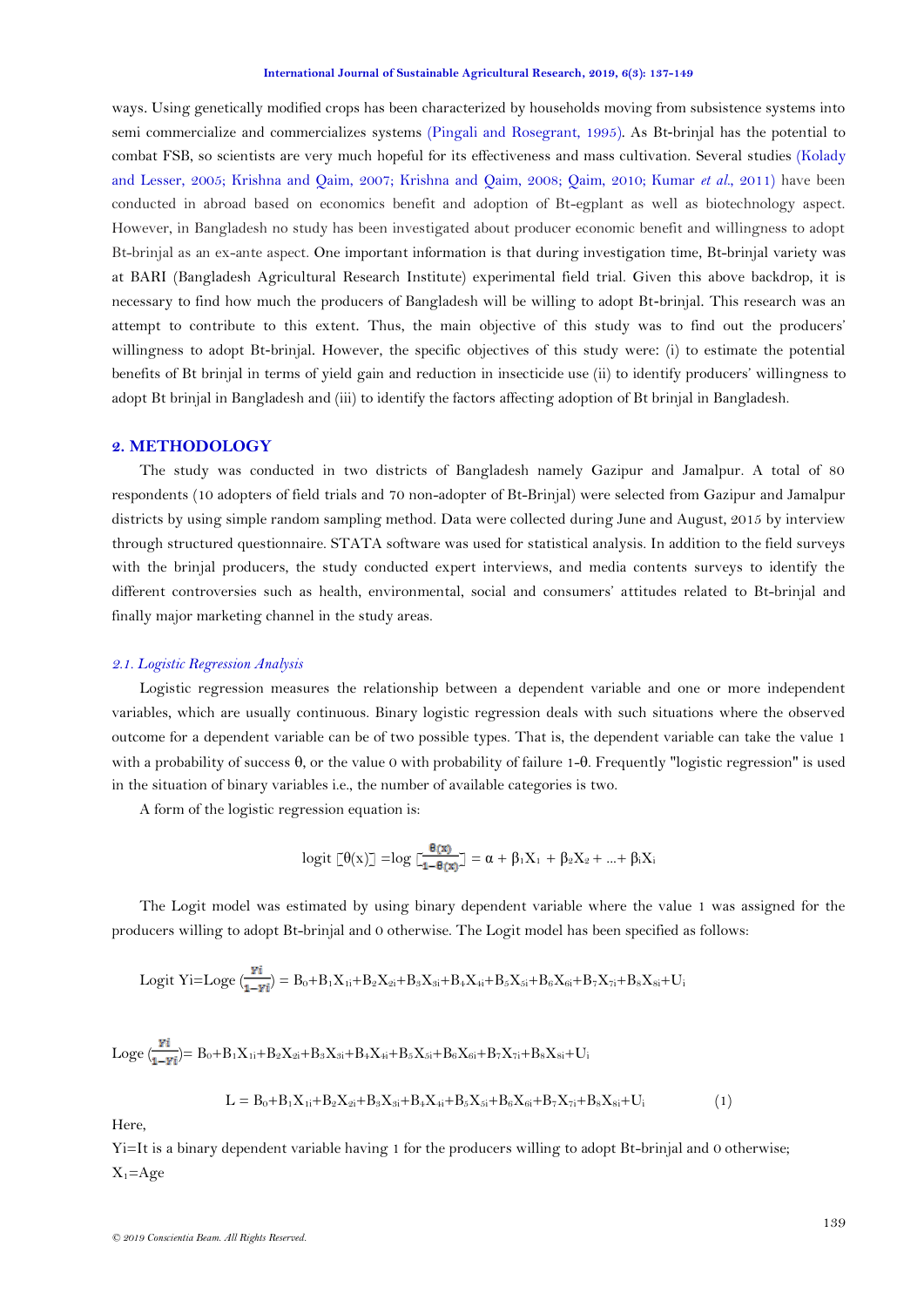$X_2$ =Education level  $X_3$ =Own land Size X4=Number of spray per season  $X_5$ =Household size  $X_6$ =Main occupation  $X_7$ =Season of growing brinjal  $X_8$ =Type of brinjal producing

# $B_1$  to  $B_8$ = Co-efficient to be estimated

L, the log of the odd ratio; is not linear in X but also linear in parameters. L is called the Logit, hence the name Logit model for models like (1). The features of the Logit model are as followed:

- a. As Yi goes from 0 to 1, the Logit L goes from  $-\infty$  to  $+\infty$ . That is, although the probabilities (of necessary) lie between 0 and 1, the Logit are not so bounded.
- b. Although L is linear in Xi, the probabilities themselves are not. This property is in contrast with the linear probability model where the probabilities increase linearly.
- c. The interpretation of the Logit model is as followed: Bi, the slope measures the change in L for a unit change in Xi. Like most interpretations of intercepts, this interpretation may not have any physical meaning.
- d. Whereas the LPM assumes that Yi is linearly related to Xi, the Logit model assumes that the log of odds ratio is linearly related to Xi.

### **3. RESULTS AND DISCUSSIONS**

In-order to fulfill the first objective tabular analysis was done with the help of field survey data, secondary data, and various research findings related to Bt-brinjal.

### *3.1. Yield Gain and Reduction in Insecticide Use*

Bt-brinjal is still in development stage. So it was not possible to collect data on yield gain and reduction in insecticide use of Bt-brinjal directly from producers. In the research area there were 10 Bt-brinjal producers who were provided with initial Bt-brinjal saplings for field trials. They produce it from the direct supervision of BARI officials. So, several rounds of discussions were made with them. BARI claimed that the average yield of Bt-brinjal will be 40 ton/ha (bari.gov.bd). Again based on experimental data, Bt-brinjal can increase yield by at least 30 percent and reduce the number and cost of insecticide applications by 71-90 percent [\(ISAAA, 2015\)](#page-11-17). Results showed that average yield of local OPV was found 24.13 ton/ha. This yield is for four months. This can vary if the producers keep his plant for fruiting for more times. Average yield for hybrid was found 27.61 ton/ha. So Bt-brinjal will increase yield by 65.76 percent in case of local OPV. In case of hybrid brinjal the yield will increased by 44.87 percent [Table 1.](#page-3-0)

<span id="page-3-0"></span>

| Table-1. Increase of yield by Bt-brinjal. |         |                     |  |  |  |
|-------------------------------------------|---------|---------------------|--|--|--|
| Particulars                               | Ton/ha. | Percentage increase |  |  |  |
| Average yield of OPV                      | 24.13   | 65.76               |  |  |  |
| Average yield of Hybrid                   | 27.61   | 44.87               |  |  |  |
| Average yield of Bt-OPV                   | 40.00   |                     |  |  |  |
| $l$ aunaa, Authana aatimatian, 0015       |         |                     |  |  |  |

 **Source:** Authors estimation, 2015.

Average pesticide cost for local OPV is 43185.48 Tk/ha and for hybrid is 42256.76 Tk/ha. Average pesticide cost for Bt-brinjal is 12523.78 Tk/ha. So the cost of pesticide will decrease by 71 percent for local OPV and 70.36 percent for hybrid brinja[l Table 2.](#page-4-0)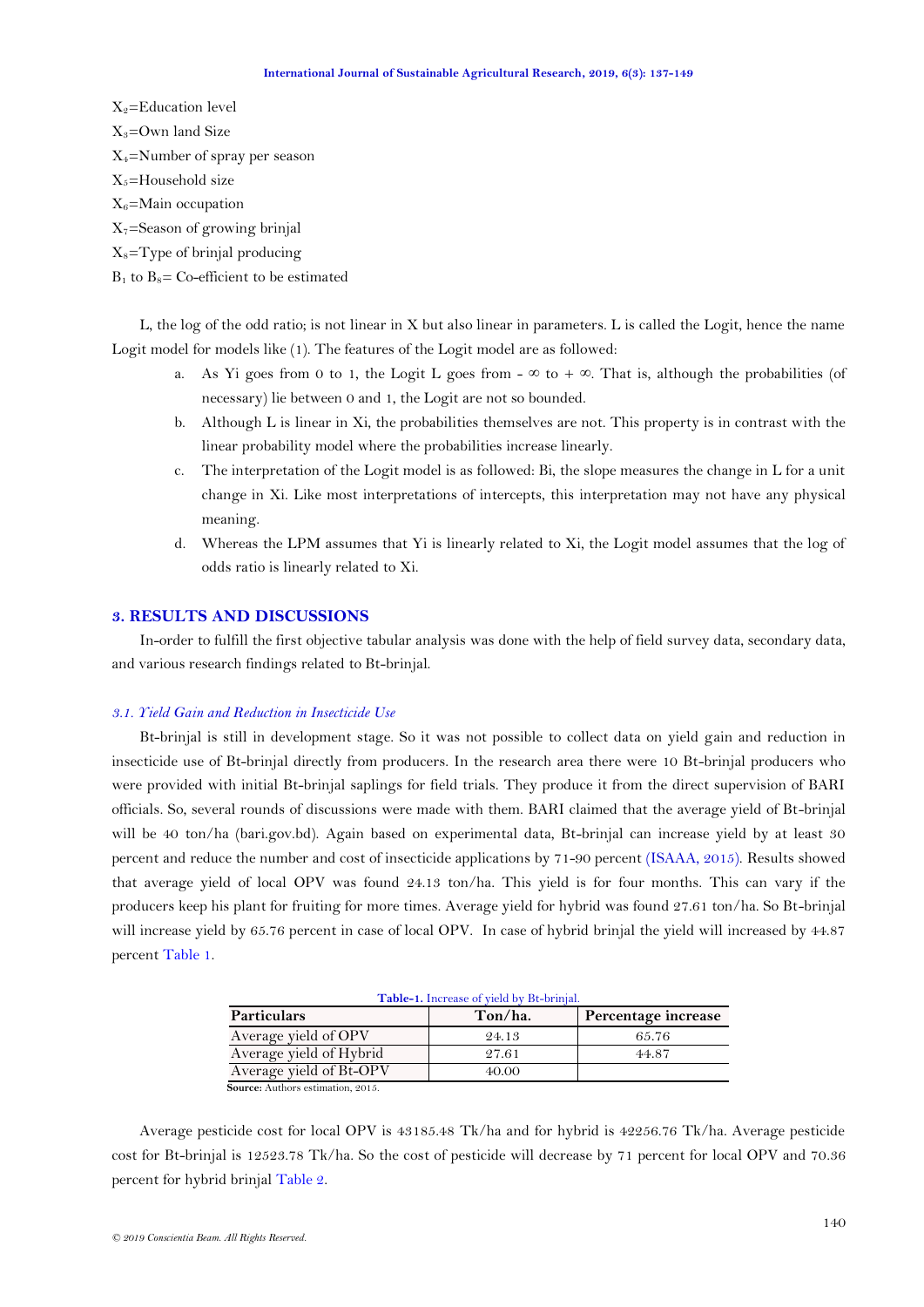<span id="page-4-0"></span>

| Table-2. Decrease of pesticide cost by Bt-brinjal |          |                     |  |  |  |
|---------------------------------------------------|----------|---------------------|--|--|--|
| <b>Particulars</b>                                | Tk/ha.   | Percentage decrease |  |  |  |
| Average pesticide cost for OPV                    | 43185.48 | 71.00               |  |  |  |
| Average pesticide cost for Hybrid                 | 42256.76 | 70.36               |  |  |  |
| Average pesticide cost for Bt-OPV                 | 12523.78 |                     |  |  |  |
| $\mathcal{C}$ and $\mathcal{C}$ and               |          |                     |  |  |  |

 **Source:** Authors estimation, 2015.

Brinjal producers suffer significant yield losses at 51-73 percent [\(ISAAA, 2015\)](#page-11-17) or 60-70 percent [\(Kumar](#page-11-16) *et al.*, [2011\)](#page-11-16). Average marketable yield for OPV, hybrids and Bt OPV are 15.83 ton/ha, 19.93 ton/ha and 38.00 ton/ha, respectively. So yield will increase by 140.05 and 90.66 percent respectively [Table 3.](#page-4-1)

| <b>Particulars</b>                       | Ton/ha. | Percentage increase |
|------------------------------------------|---------|---------------------|
| Average FRESH marketable yield of OPV    | 15.83   | 140.05              |
| Average FRESH marketable yield of Hybrid | 19.93   | 90.66               |
| Average FRESH marketable yield of Bt-OPV | 38.00   |                     |

<span id="page-4-1"></span>**Table-3.** Increase of marketable yield by Bt-brinjal.

BARI is not still prepared for mass cultivation of Bt-brinjal. They are carrying out more open field trials covering more districts. They are supervising the brinjal fields, give information, technology and input to producers. There is still heterogeneity problem in fruits. BARI claimed some more trials will reduce this problem and they will get homogenous fruit. BARI scientists stated that after successful field trials they will go to the next step i.e. producing seeds. They targeted to produce 10 kilograms of seed. They will disseminate 5 kg from their stations and 5 kg from Bangladesh Agriculture Development Corporation (BADC). They also claimed, as it is an open pollinated type of seed the producers can keep their seeds for future use from healthy fruits they produce with the seeds supplied by BARI and BADC.

### *3.2. Marketing Channel of Bt-Brinjal*

Marketing channel is very important for effective marketing of a product. Producers produce reach consumers through marketing channel. Thus an effective and established marketing channel benefits both producers and consumers. But there is no established marketing channel for brinjal in the study areas. Most of the producers directly sell their brinjal to consumers in local market. Sometimes they go to weekly market known as *Hat.* They also sell brinjal to hawker. It happens when there are marketable fruits but the farmer is not present to take them to market. Sometimes they sell brinjal to *Paiker* cum *Aratdars* who then sell them to distant markets. The researcher found the following marketing channel for brinjal in the study area.

Channel-1: Farmer-Consumer

Channel-2: Farmer-*Hawker*-Consumer

Channel-3: Farmer-*Paiker*-Consumer

Channel-4: Farmer-*Paiker* cum *Aratdar* (local market)-Consumer

Channel-5: Farmer-*Paiker* cum *Aratdar* (local market)-Retailer-Consumer

Channel-6: Farmer-*Paiker* cum *Aratdar* (local market)-*Aratdar* (distant market)-Retailer-Consumer

Source: Authors estimation, 2015

FSB (Shoot and foot borer) is a common fear for all the brinjal producers of Bangladesh. To save these producers Bangladesh government introduce Bt-brinjal technology for mass adoption. Producers are very much willing to adopt Bt-brinjal if they reduce insecticide use and increase marketable yield. BARI (Bangladesh Agricultural Research Institute) officials claimed that Bt-brinjal can be sold along with other brinjal and vegetables in the market. Producers who grow Bt-brinjal for field trials were found selling their small produce directly to local market informing the consumer about its attribute. They claimed people of different walks like school teachers,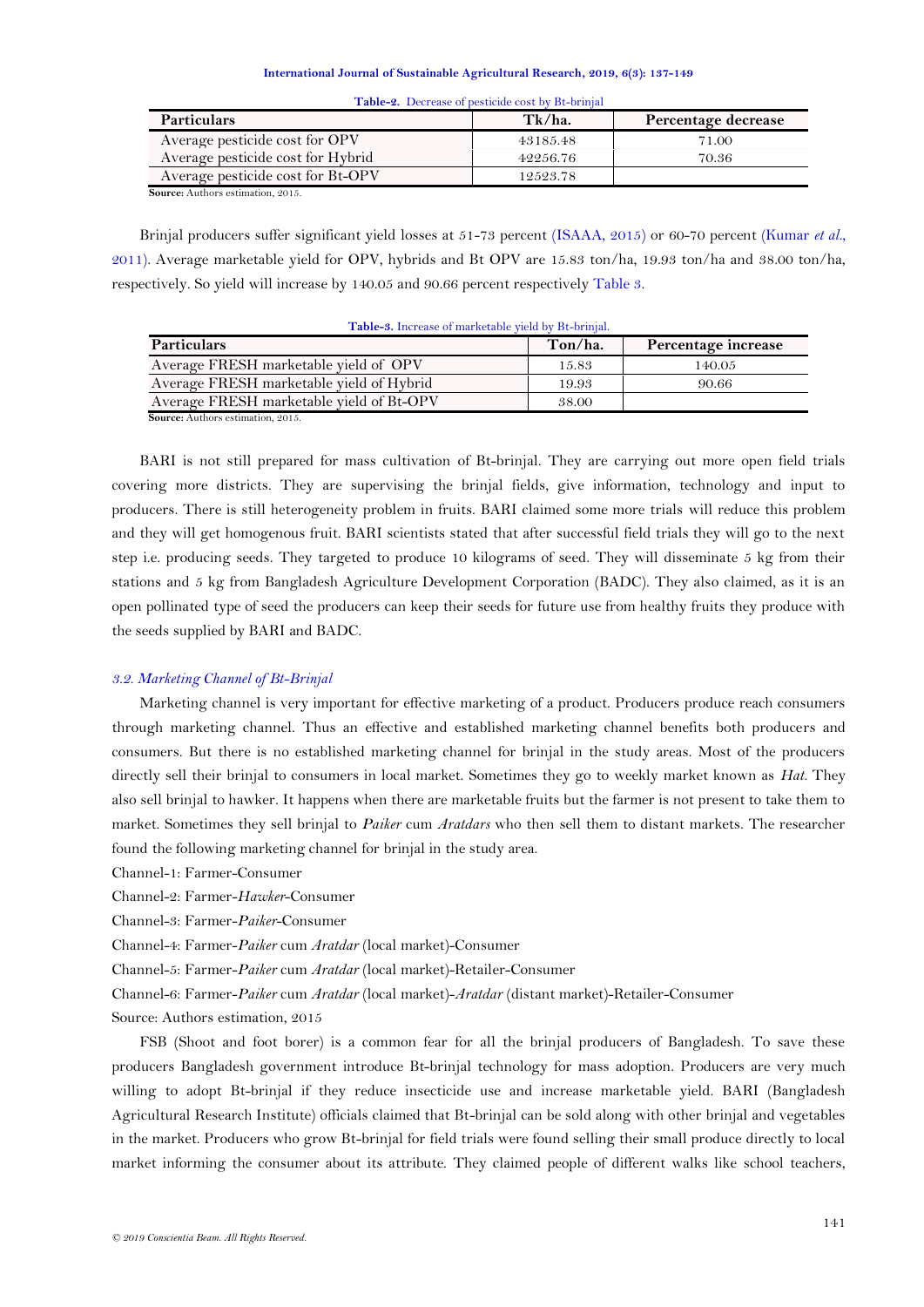village doctors and general consumers are frequently buying Bt-brinjal. As labeling is not well practiced for vegetables and the super shop type market is not available everywhere, BARI officials claimed that producers will able to sell Bt-brinjal along with other brinjal and vegetables in same manner. So the marketing channel for Btbrinjal will be same with non Bt-brinjal.

# *3.3. Role of Advertising in Adoption of Bt-Brinjal*

Advertising is controlled communication about a product. The communication happens through symbols and language to convey the message about its utility. A good advertising program can convince consumers about a product or service's benefit compared to similar products on the market. If consumers are convinced, they will buy the products. At the present world advertising play an important role to disseminate a new technology quickly. People now have access to radio, TV, internet. They participate in debate in different print and electronic media, as well as in different social networking sites. Any new information goes viral within a minute in these sites. Different social changes are happening quickly through media. People can easily gather different types of knowledge from the post, writing and lecture of respective experts. However, advertising is playing a vital role in new technology dissemination in the field of agriculture. Different types of agricultural tools and gadgets are now well known to the producers. Producers now know about different weeding practices, cultivation and irrigation practices, storing and transporting of different vegetables through media. But most of this awareness generating advertisement is aired by different governmental organizations such as MoA (Ministry of Agriculture), Agricultural Extension Department, MoST (Ministry of Science and Technology) etc. As Bt-brinjal is a new product with advantages and controversy, media especially advertising can play a vital role for the producers, ally and opponents. So respondents were asked about this factor which is very much influential for adoption of Bt-brinjal. Though it's not stated in the three objectives of this research but it was not least. The respondent producers are also consumers of brinjal. Though they produce brinjal for commercial purpose, they sell rest of the product after retain some portion for home consumption. They are also conscious about what they eat. So they were asked to answer the questions related to advertisement from both producer and consumer point of view.

<span id="page-5-0"></span>

| <b>Questions</b>                                       | <b>Alternatives</b>    | <b>Outcomes</b> | Percentage |
|--------------------------------------------------------|------------------------|-----------------|------------|
|                                                        | Yes                    | 68              | 85         |
| Media play a vital role in adoption of Bt-brinjal      | N <sub>o</sub>         | 12              | 15         |
| Mass advertisement on Bt-brinjal will influence you to | Yes                    | .51             | 63.75      |
| adopt                                                  | No.                    | 29              | 36.25      |
| More influential media                                 | Personal communication | 31              | 38.75      |
|                                                        | Print media            | $\overline{4}$  | 5          |
|                                                        | TV/radio               | 10              | 12.5       |
|                                                        | Field day              | 35              | 43.75      |
|                                                        | Very informative       | 59              | 73.75      |
| Information in the advertisement                       | Basic information      | 18              | 22.5       |
|                                                        | Less informative       | 3               | 3.75       |
|                                                        | Yes                    | 66              | 82.5       |
| Training on Bt-brinjal will increase its adoption      | No.                    | 14              | 17.5       |

| Table-4. Role of advertisement in adoption of Bt-brinjal. |  |  |  |
|-----------------------------------------------------------|--|--|--|
|                                                           |  |  |  |

**Source:** Authors estimation, 2015.

[Table 4](#page-5-0) shows that 85 percent respondents think that media will play a vital role for technology adoption. Radio, TV, is now available almost everywhere. Government extension workers and officer"s from research organizations are frequently arranging different programs on different aspect of agriculture. For this, sixty four percent producers think that mass advertisement will increase adoption like field days (44 percent) or personal communication (39 percent). The respondents think that details information (74 percent) will be helpful for adoption of Bt-brinjal. Training is another influential medium of adoption (82.5 percent) as producers can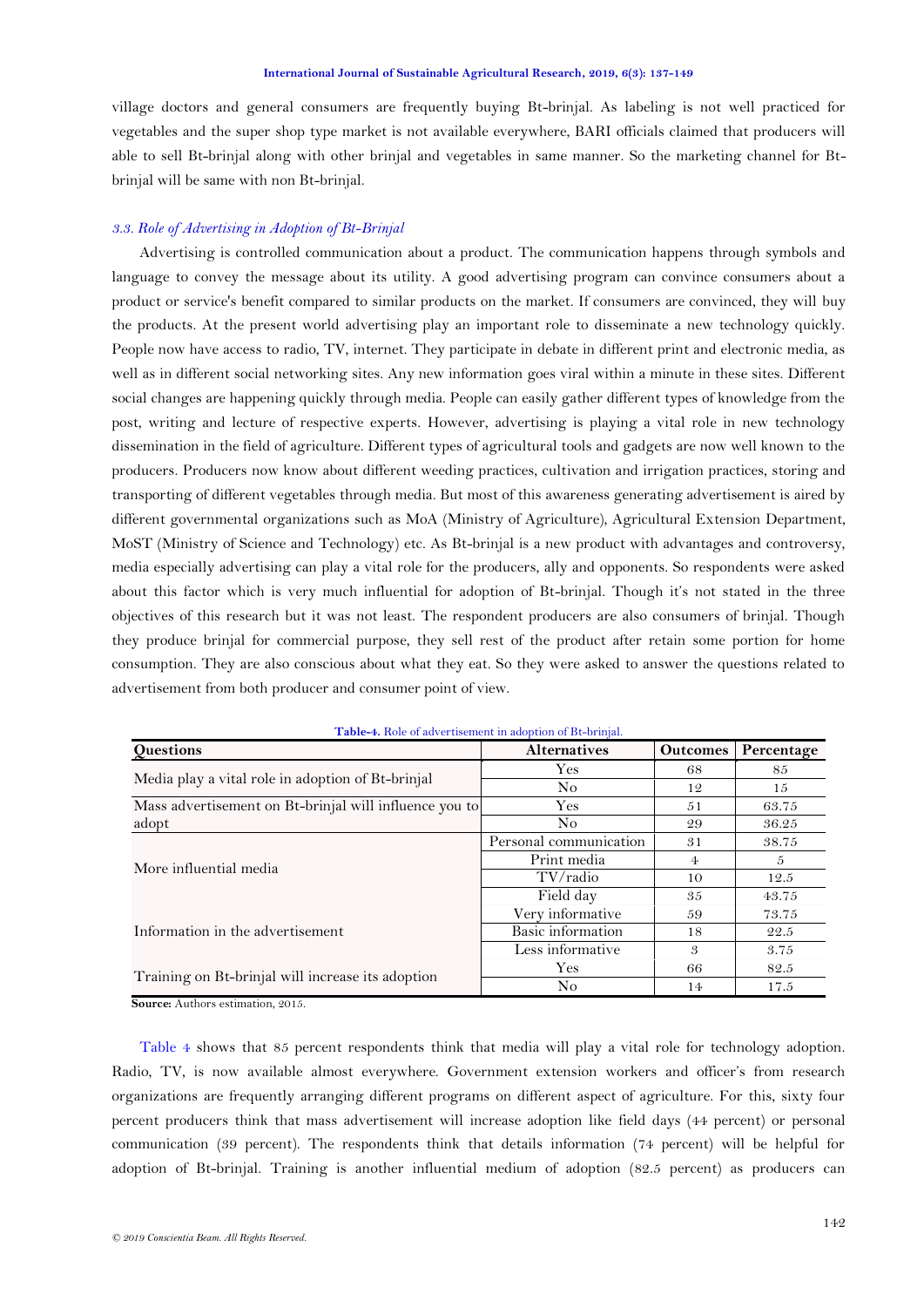practically gather clear ideas about a new knowledge and they can discuss all of their queries. Consumers can also gather necessary information according to their demand.

# *3.4. Producers' Willingness to Adopt Bt-brinjal and its Associated Factors*

Descriptive statistics and binary logistic regression were used to fulfill the second and third objectives.

### *3.4.1. Percentage Distribution of Different Factors Regarding Adoption*

The percentage distribution of each question used in different section of the questionnaire is given below:

The entire farmer grows brinjal on their own land. Among them 46.25 percent grow hybrid brinjal but they started to do so not more than two years (86.25 percent) ago. Most of them get the information about hybrid from seed dealers (65 percent). They started to grow hybrid by considering low pest attack (41.25 percent) as main attribute but most of them (82.5 percent) claimed that the severity is same. Most of them purchase seed from same company (67.5 percent) for reasonable price (58.75 percent).These are presented belo[w Table 5.](#page-6-0)

<span id="page-6-0"></span>

| <b>Table-5.</b> Adoption and Ex-ante adoption of De-bringal.<br>Questions | <b>Alternatives</b>      |          | <b>Outcomes Percentage</b> |
|---------------------------------------------------------------------------|--------------------------|----------|----------------------------|
|                                                                           | Yes                      | 80       | 100                        |
| Grow Brinjal on own land                                                  | No                       | $\Omega$ | $\Omega$                   |
|                                                                           | Yes                      | 37       | 46.25                      |
| Growing hybrid brinjal                                                    | No                       | 43       | 53.75                      |
|                                                                           | Less than 2 years        | 69       | 86.25                      |
| Start growing hybrid brinjal                                              | More than 2 years        | 11       | 13.75                      |
|                                                                           | Dealers                  | 52       | 65                         |
| Initial source of information about hybrids                               | Friend/neighbor          | 28       | 35                         |
|                                                                           | High yield               | 26       | 32.5                       |
|                                                                           | As it's a new item       | 15       | 18.75                      |
| Reasons for start growing hybrids                                         | Low pest attack          | 33       | 41.25                      |
|                                                                           | Good fruit price         | 6        | 7.5                        |
|                                                                           | Yes                      | 66       | 82.5                       |
| Attack of FSB on OPV and Hybrids is same                                  | N <sub>o</sub>           | 14       | 17.5                       |
|                                                                           | <b>OPV</b>               | 63       | 78.75                      |
| FSB attack high on                                                        | Hybrid                   | 17       | 21.25                      |
| Purchase Hybrid seeds from different companies at different               | Yes                      | 26       | 32.5                       |
| seasons                                                                   | No                       | 54       | 67.5                       |
| Reason for purchasing Hybrid seeds from different companies               | For good price of seed   | 47       | 58.75                      |
| at different seasons                                                      | For good quality of seed | 33       | 41.25                      |
| Purchase OPV seeds from different companies at different                  | $\rm Yes$                | 18       | 22.5                       |
| seasons                                                                   | No                       | 62       | 77.5                       |
| Reason for not purchasing OPV seeds from different                        | Use own seed             | 46       | 57.5                       |
| companies at different seasons                                            | Collect from neighbor    | 34       | 42.5                       |
| Reason for purchasing OPV seeds from different sources at                 | Good quality seed        | 32       | 40                         |
| different seasons                                                         | High yield               | 48       | 60                         |
|                                                                           | Hat                      | 32       | 40                         |
| Source of purchasing OPV seeds                                            | Village market           | 48       | 60                         |

**Table-5.** Adoption and Ex-ante adoption of Bt-brinjal.

**Source:** Authors estimation, 2015.

Fifty five percent respondents think that chemical pesticides are effective in controlling FSB but they have negative impact (65 percent) on environment [Table 6.](#page-7-0) Many of them (52.5 percent) experience health problems.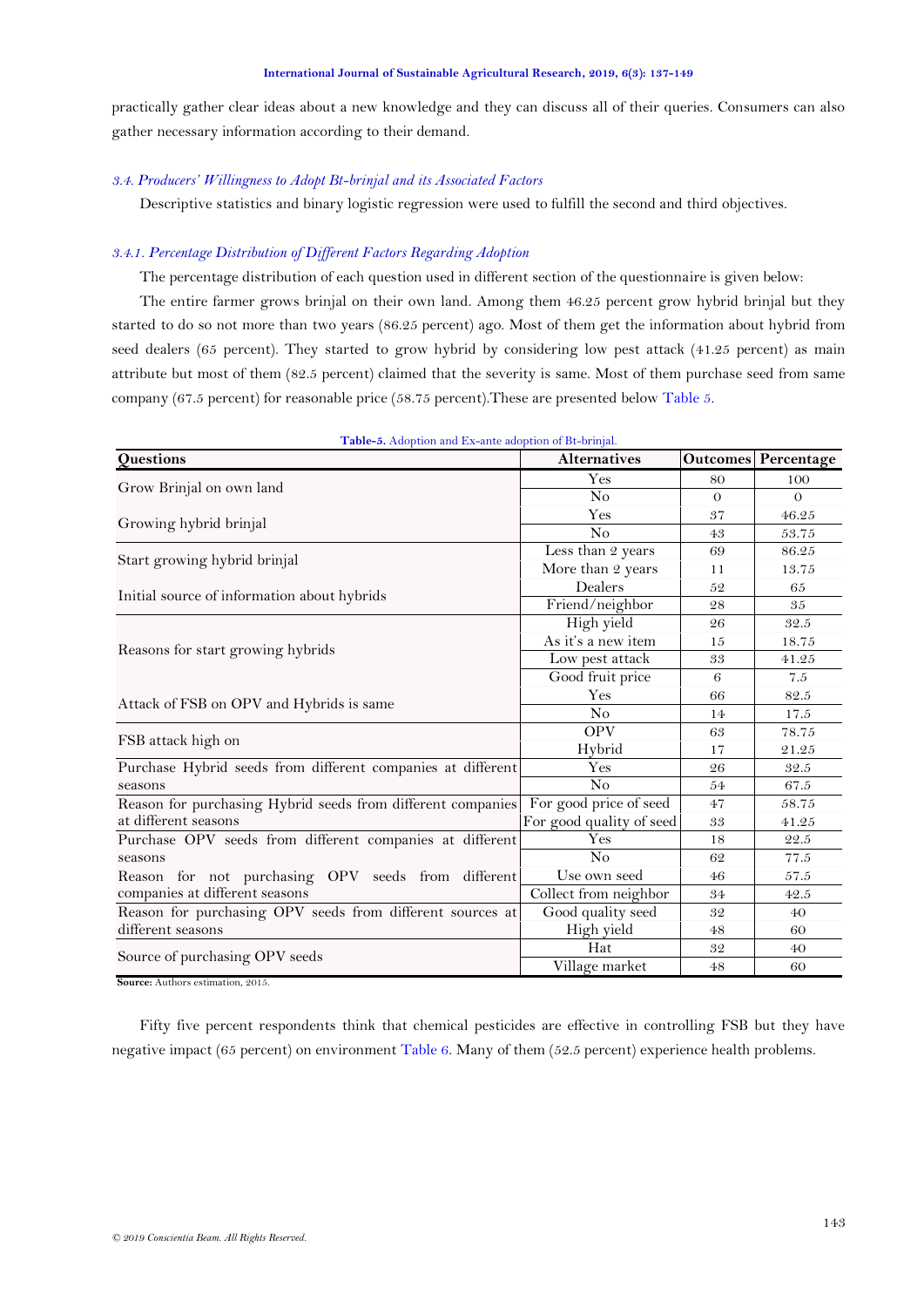<span id="page-7-0"></span>

| <b>Questions</b>                                     | Alternatives   Outcomes   Percentage |    |      |
|------------------------------------------------------|--------------------------------------|----|------|
|                                                      | Yes                                  | 44 | 55   |
| Effectiveness of chemicals in controlling FSB        | N <sub>o</sub>                       | 36 | 45   |
|                                                      | Yes                                  | 52 | 65   |
| Negative effect on environment                       | N <sub>o</sub>                       | 28 | 35   |
|                                                      | Yes                                  | 56 | 70   |
| Consume the heavily sprayed hybrids you grow on farm | No                                   | 24 | 30   |
|                                                      | Yes                                  | 42 | 52.5 |
| Experience any health problem                        | No                                   | 38 | 47.5 |
| Source: Authors estimation, 2015.                    |                                      |    |      |

**Table-6.** Information about attitude to pesticide.

### *3.4.2. Perception of Respondents about Bt Brinjal*

As Bt-brinjal is a new product[, Table 7](#page-7-1) shows only 31.25 percent respondents have heard about it among which 52.50 percent heard it from BARI officials and rest from friends or neighbors. In this 31 percent known respondents, 92.5 percent think Bt-brinjal will increase yield while 76.25 percent think that Bt-brinjal will increase their profit/income. Fifty two percent respondents think management involvements will remain same for both Btbrinjal and its counterparts- non-Bt. Most respondents think that Bt-brinjal will reduce pesticide application and the percentage is 76.25 percent respondents think that Bt-brinjal will have good effect on human health while 72.5 percent do not know the effect on environments. However, producers still are not decided (62.5 percent) to adopt Bt-brinjal, but if they do, they will replace hybrid with Bt-brinjal for low pest attack and good quality fruit (42.5 percent both) and replace local OPV for low pest attack (61.25 percent).

<span id="page-7-1"></span>

| Questions                                                  | <b>Alternatives</b> | <b>Outcomes</b> | Percentage |
|------------------------------------------------------------|---------------------|-----------------|------------|
|                                                            | Yes                 | 25              | 31.25      |
| Ever heard about Bt-Brinjal                                | N <sub>o</sub>      | 55              | 68.75      |
| Source of information                                      | <b>BARI</b>         | 42              | 52.50      |
|                                                            | Friend/neighbor     | 38              | 47.50      |
|                                                            | Increase            | 74              | 92.5       |
| Perception about the technology-                           | Decrease            | $\theta$        | $\theta$   |
| yield/production                                           | No change           | 6               | 7.5        |
|                                                            | Increase            | 61              | 76.25      |
| Perception about the technology-                           | Decrease            | 6               | 7.5        |
| profit/income                                              | No change           | 13              | 16.25      |
|                                                            | Increase            | 19              | 23.75      |
| Perception about the technology-                           | Decrease            | 19              | 23.75      |
| Management involvement                                     | No change           | 42              | 52.5       |
|                                                            | Increase            | 6               | 7.5        |
| Perception about the technology-                           | Decrease            | 61              | 76.25      |
| pesticide application                                      | No change           | 13              | 16.25      |
|                                                            | Good                | 54              | 67.5       |
| Perception about the technology-<br>effect on human health | <b>Bad</b>          | 10              | 12.5       |
|                                                            | Not known           | 16              | 20         |
|                                                            | Good                | 19              | 23.75      |
| Perception about the technology-<br>effect on environment  | Bad                 | 3               | 3.75       |
|                                                            | Not known           | 58              | 72.5       |
|                                                            | Yes/after 3yrs      | 30              | 37.5       |
| Willingness to purchase Bt-Opv seeds                       | No/not decided      | 50              | 62.5       |
|                                                            | Low pest attack     | 34              | 42.5       |
| Producers willing to replace Hybrid with Bt because of-    | Good quality        | 34              | 42.5       |
|                                                            | High yield          | 12              | 15         |
|                                                            | Low pest attack     | 49              | 61.25      |
| Producers willing to replace OPV with Bt because of-       | Good quality        | 31              | 38.75      |

**Table-7.** Knowledge and perception about Bt-brinjal

 **Source:** Authors estimation, 2015.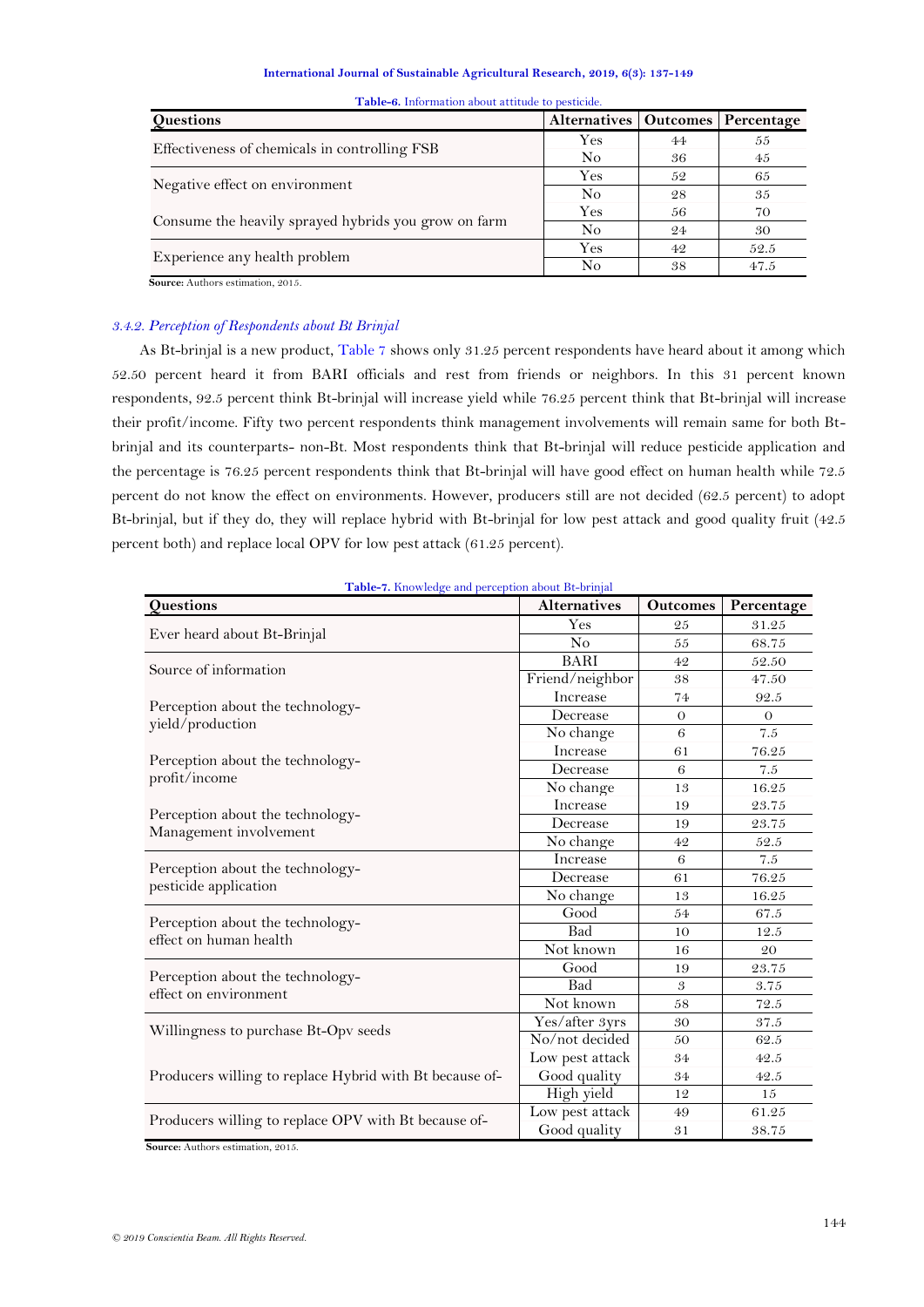[Table 8](#page-8-0) shows that adoption depends on reduction in insecticide use (98.75 percent), increase in yield level (71.25 percent), increase in marketable yield (86.25 percent) but they will leave this technology if there is any possibility of health hazard (65 percent).

<span id="page-8-0"></span>

| Questions                         | <b>Alternatives</b> | <b>Outcomes</b> | Percentage |
|-----------------------------------|---------------------|-----------------|------------|
| Produce Bt-Brinjal if they-       | Yes                 | 79              | 98.75      |
| reduce insecticide use            | No                  |                 | 1.25       |
| Produce Bt-Brinjal if they-       | <b>Yes</b>          | 57              | 71.25      |
| increase yield level              | No                  | 23              | 28.75      |
| Produce Bt-Brinjal if they-       | Yes                 | 69              | 86.25      |
| increase marketable fruit         | No                  | 11              | 13.75      |
| Produce Bt-Brinjal if they-       | Yes                 | 77              | 96.25      |
| provide easy production technique | No.                 | 3               | 3.75       |
| Produce Bt-Brinjal if they-       | Yes                 | 28              | 35         |
| have health problem               | No                  | 52              | 65         |

| Table-8. Willingness to adopt Bt-brinjal. |  |  |  |
|-------------------------------------------|--|--|--|
|                                           |  |  |  |

### *3.5. Producers' Willingness to Adopt Bt-Brinjal*

The factors influencing the producers" willingness to adopt Bt-brinjal were estimated by logistic regression analysis.

[Table 9](#page-8-1) revealed that on an average this study comprises of middle aged producers with low level of education. The lowest educated farmer was illiterate and highest educated farmer was class five passed. Most of the respondents are medium producers as the researcher took the districts which are well-known for commercially produced brinjal. The household size is consistent with national average. No of spray per season are less than different findings because producers in this area are experienced and always keep touch with BARI officials and extension workers.

<span id="page-8-1"></span>

| <b>Variables</b>       | Units |       | Total sample $(N=80)$ |
|------------------------|-------|-------|-----------------------|
|                        |       | Mean  | <b>Std</b>            |
| Age                    | Years | 40.01 | 11.60                 |
| <b>Education</b> level | Years | 1.06  | 1.52                  |
| Own land size          | Acre  | 1.51  | 1.13                  |
| Number of spray/season | Nos.  | 78.15 | 19.91                 |
| Household size         | Nos.  | 4.82  | 1.29                  |

**Table-9.** Summary statistics for socioeconomic characteristics of sample producers.

**Source:** Authors estimation, 2015 **Note:** Std= Standard Deviation.

In this study dependent variable is Farmers willingness to adopt brinjal (*Bt*, local OPV and Hybrid). The researcher use 1 for willingness to adopt Bt-brinjal and 0 otherwise [Table 10.](#page-8-2) Age, educational level, household size, own land size are continuous variable. Main occupation is a binary variable with 1 for agriculture and 0 otherwise. Season is also a binary variable with 1 for Robi season and 0 for Kharif season. Type of growing brinjal is a binary variable with 1 for OPV and 0 for Hybrid. At first binary variables were coded and then put in the excel sheet.

<span id="page-8-2"></span>[Table 11](#page-9-0) indicated that producers" age negatively influences the probability of adoption of Bt-brinjal similar to the expected sign. In other words, young producers are more likely to adopt Bt-brinjal than old producers. The probability that a producer adopts Bt-brinjal decreases, *ceteris paribus,* by 0.114 units when farmer"s age increases by one unit. This result is similar to the findings of [Duram \(1997\)](#page-11-18); [Marenya and Barrett \(2007\)](#page-11-19) who argued that young producers are more open to the adoption of new practices. In addition, similar to the expectation, the possibility that a farmer adopt Bt-brinjal tends to be, *ceteris paribus*, 1.756 units higher when the level of education increases a unit.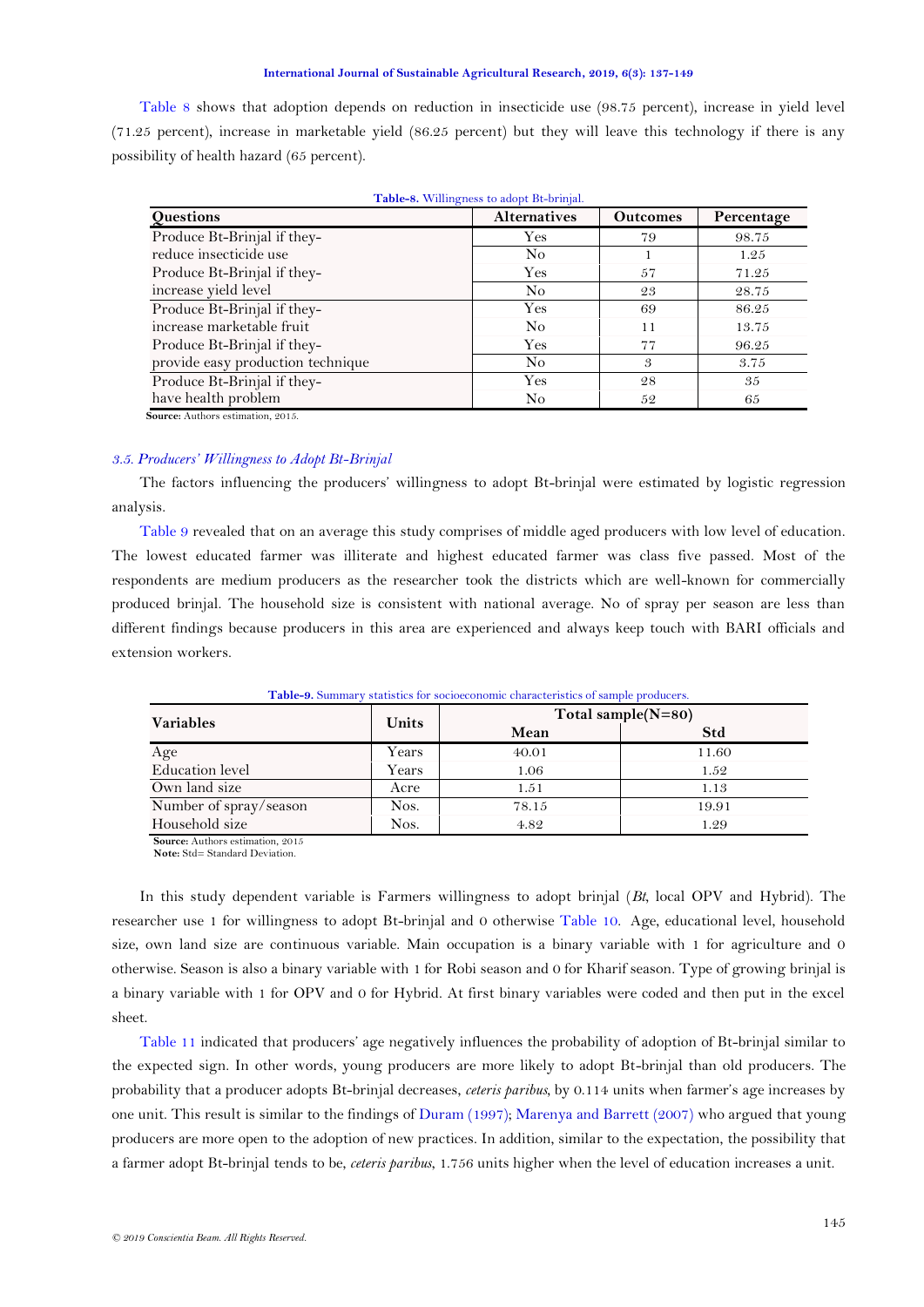| International Journal of Sustainable Agricultural Research, 2019, 6(3): 137-149 |  |
|---------------------------------------------------------------------------------|--|
|---------------------------------------------------------------------------------|--|

| <b>Variables</b>                            | Sub-factors         | <b>Description</b>                                                    | <b>Expected sign</b> |
|---------------------------------------------|---------------------|-----------------------------------------------------------------------|----------------------|
| Dependent variable                          | (OPV &Hybrid)       | Bt-brinjal, Traditional brinjal  1=willing to adopt Bt-brinjal, 0=not |                      |
| Age                                         | Continuous variable | Years                                                                 |                      |
| Education level                             | Continuous variable | Level of education (1 years i.e. class 1<br>passed)                   |                      |
| Household size                              | Continuous variable | The number of people in the household                                 | $+/-$                |
| Own land size                               | Continuous variable | Size of land in acre                                                  |                      |
| No. of spray/season                         | Continuous variable | No. of spray in every season                                          | ┿                    |
| Main Occupation                             | Binary Variable     | $1 =$ Agriculture, 0=others                                           | $+/-$                |
| Season of growing brinjal                   | Binary Variable     | $1 = \text{Robi}$ , $0 = \text{Kharif}$                               | $\,{}^+$             |
| Types of growing brinjal<br>_______________ | Binary variable     | $1 = OPV$ , $0 = Hybrid$                                              | $+/-$                |

|  |  | Table-10. Descriptions of logistic regression model variables. |  |  |
|--|--|----------------------------------------------------------------|--|--|
|--|--|----------------------------------------------------------------|--|--|

**Source:** Authors Estimation, 2015.

This means that highly educated producers are more likely to adopt Bt-brinjal than less educated producers. This result is in line with [Burton](#page-11-20) *et al.* (2003). In this study, farmer"s education ranges between class five passed and illiterate. But they were very experienced in vegetable production. So, producers who are illiterate have less willingness to adopt Bt-brinjal than producers with higher level of education i.e. class one passed. Education enhanced their experience. The regression coefficient of household size was estimated at 1.362, which is positive and significant. It means that keeping other factors constant probability to adopt Bt-brinjal of the families with higher member are more than the families with fewer members. This is because families with large number of members have huge expense. So they are eager to adopt such technology which can give them more income by reducing cost. Own land size has a positive and significant effect on willingness to adopt Bt-brinjal. The regression coefficient of own land size was 1.642. It is also found significant by [Kolady and Lesser \(2005\)](#page-11-12). It means that producers growing brinjal in own land are significantly more likely to choose "Bt-brinjal". Producers growing brinjal in rented land are more profit oriented. So they are less adopter of a new technology. The regression coefficient of number of spray was estimated at 0.080, which means that the coefficient is positive and significant as similar to the expectation. It can be interpreted as the respondents with high number of spray per season have willingness to adopt Bt-brinjal. It means that keeping other factors constant the probability of adoption of Bt-brinjal will increase if the number of spray per season increases. Producers want to get rid of FSB. It is also found significant by [Kolady and Lesser](#page-11-12)  [\(2005\)](#page-11-12). Main occupation has a negative and insignificant effect on adoption of Bt-brinjal. That means respondents with agriculture as main occupation or others have almost the same probability to adopt Bt-brinjal. In addition, Season of growing brinjal has a negative but significant effect on willingness to adopt Bt-brinjal. The regression coefficient is -5.199.It means that season has a negative relation with willingness to adopt. The main reason for this relationship can be explained by natural condition in seasons.

<span id="page-9-0"></span>

| <b>Table-11.</b> Logistic Regression Results. |                                |                        |  |  |  |
|-----------------------------------------------|--------------------------------|------------------------|--|--|--|
| Variable                                      | <b>Regression Co-efficient</b> | <b>Standard Errors</b> |  |  |  |
| Age                                           | $-0.114$                       | $-1.58$                |  |  |  |
| Education level                               | $1.756***$                     | 2.87                   |  |  |  |
| Household size                                | $1.362**$                      | 2.28                   |  |  |  |
| Own land size                                 | $1.642***$                     | 2.6                    |  |  |  |
| Number of spray/season                        | $.080***$                      | 2.38                   |  |  |  |
| Main occupation                               | $-0.858$                       | $-0.7$                 |  |  |  |
| Season of growing brinjal                     | $-5.199$ ***                   | $-3.16$                |  |  |  |
| Type of growing brinjal                       | $3.247**$                      | 2.18                   |  |  |  |

**Table-11.** Logistic Regression Results.

Author's estimation, 2015

\*\*\*\*statistically significant at 1 percent level, \*\* at 5 percent level

During Robi season vegetable growing is easier with less pest attack. So producers who grow brinjal in Robi season are less willing to adopt this technology. But during dry season (Kharif) the pest can attack easily. So they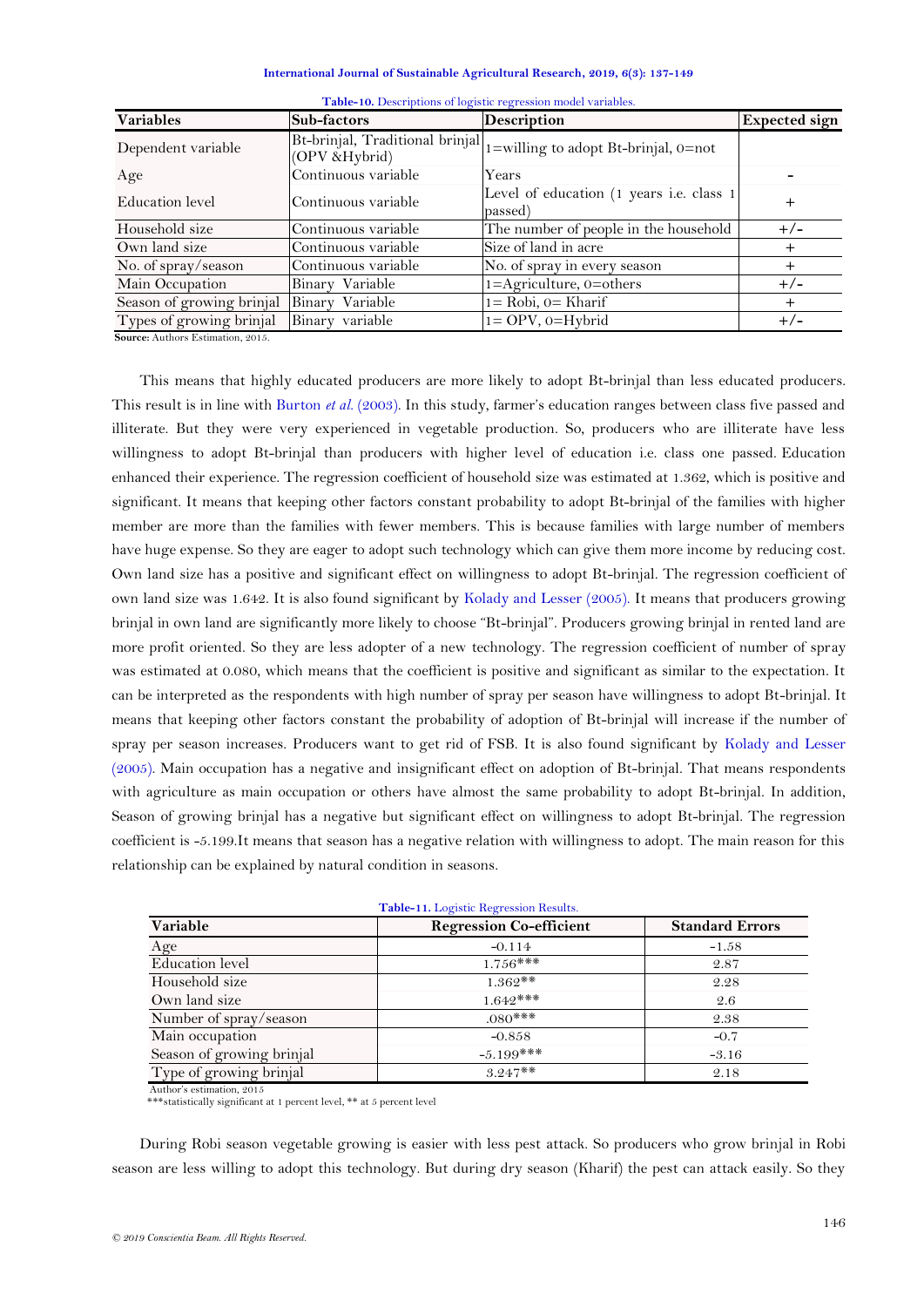are very much willing to adopt Bt-brinjal. The regression coefficient of type of growing brinjal was 3.247, which indicated that the coefficient is positive and significant. It means OPV producers are more likely to adopt Bt-brinjal as they are easily attacked by pests.

# **4. CONCLUSION**

Since Green revolution was accepted and producers enjoyed its benefit. As a result, the government Bangladesh is very much interested to introduce new technology in agricultural sector. Different government and nongovernment organizations are working in this regard. Introduction of GM crops is a recent idea of government. Btbrinjal is introduced to the producers by limited field trials and GM Rice is in the pipe line. To combat the problem of FSB attack in brinjal, Bangladesh government give the permission for field trial of Bt-brinjal earlier this decade with following proper process and honoring national bio-safety rules. BARI is the main organization for research, field trials and technology dissemination of Bt-brinjal.The study revealed that the producers" willingness to adopt Bt-brinjal is significantly influenced by education, own land size, household size, number of spray per season, season of growing brinjal and type of growing brinjal. They also influenced by information provided through different media. This result is variable in respect to country"s demographic condition. The insignificant variables may be found significant in other country situation. This type of research is not available in Bangladesh. So the researcher was not able to compare this result with others. Though voice against GM crops was also very loud but Bangladesh government is very much eager to introduce this technology to the market and give the benefits to its consumers. Again they are very much conscious about public health and environment. Protests from different stakeholders are also a great concern. Even Bangladesh may lose its export market access to the countries that are not willing to import from the countries producing GM crops. So, further study would be helpful to reach a firm conclusion.

### **5. RECOMMENDATIONS**

Therefore, in order to improve overall economic condition by amusing both parties, in favor and against, the following recommendations can be taken into consideration: Frequent discussion on Bt-brinjal should be done with the participation of producers, experts and protestors. Making the people aware will be helpful for adoption, necessary trials should be done before mass cultivation, health related issues should be examined carefully, biosafety laws should be strengthening to cover every aspect of Bt-brinjal as well as other GM crops, capacity building of existing experts and establishment of sound research, development and extension policies, and marketing channels should be given concern, Promotional activities for GM crops should be given attention.

> **Funding:** The authors are grateful to the NST fellowship- Ministry of Science and Technology, Bangladesh for financial support during the entire research work. **Competing Interests:** The article is original, contains unpublished materials and derived from the Md. Abdullah Al Mamun master"s thesis. The corresponding author confirms that all of the authors have read and approved the manuscript and no competing interests exist. **Acknowledgement:** All authors contributed equally to the conception and design of the study. The authors assert heartfelt gratitude to the enumerator, respondents, and stakeholders of the study areas for their consistent support in conducting surveys and collecting the data and information.

#### **REFERENCES**

- <span id="page-10-0"></span>Abrol, D.P. and J.B. Singh, 2003. Relative efficacy of some insecticides against brinjal fruit and shoot borer, Leucinodes orbonalis Guen., and their impact on fruit yield. Journal of Asia-Pacific Entomology, 6(1): 83-90.Available at: https://doi.org/10.1016/s1226-8615(08)60172-7.
- <span id="page-10-1"></span>Adesina, A.A. and M.M. Zinnah, 1993. Technology characteristics, farmers' perceptions and adoption decisions: A Tobit model application in Sierra Leone. Agricultural economics, 9(4): 297-311.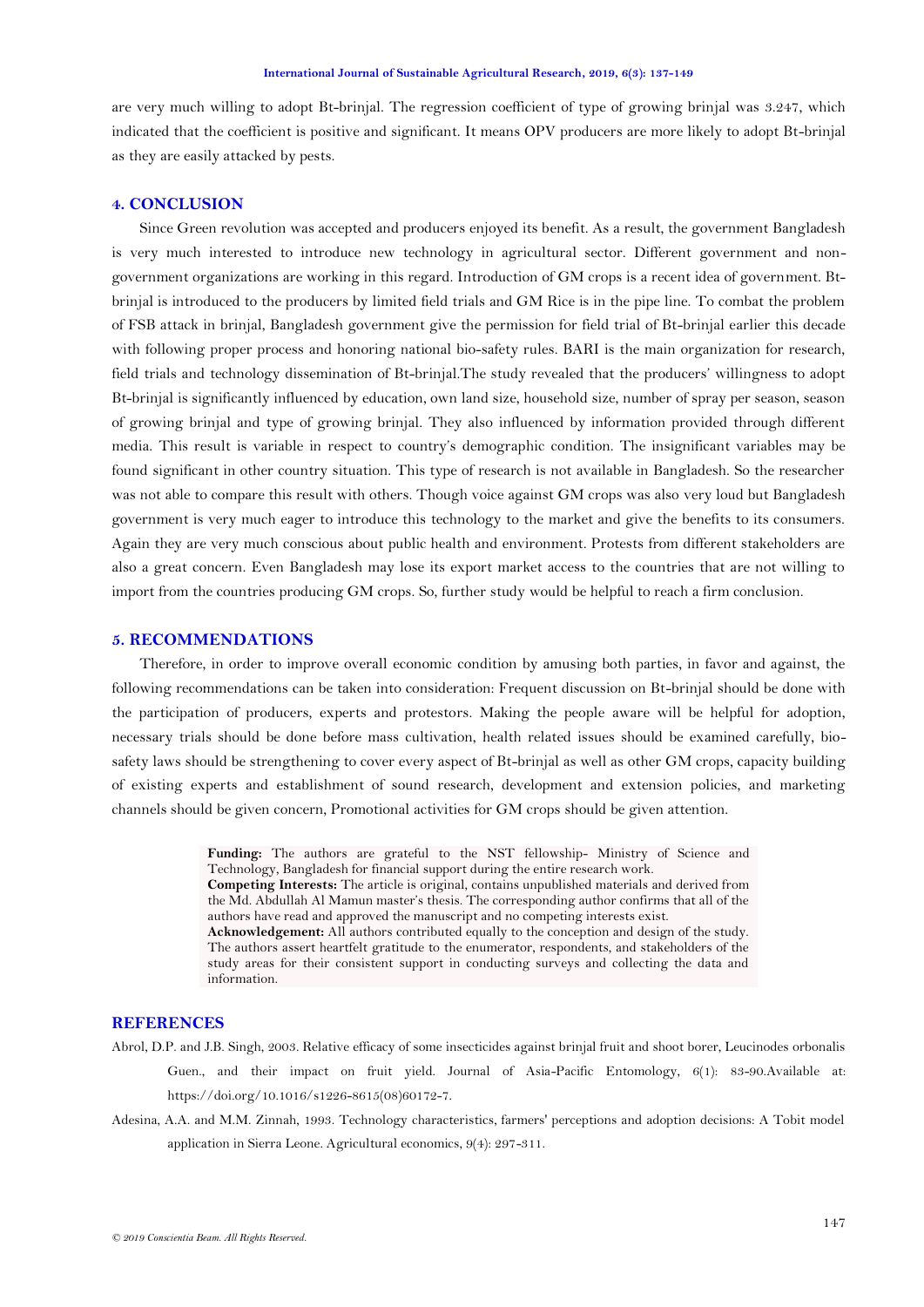- <span id="page-11-7"></span>Alam, S., M. Rashid, F. Rouf, R. Jhala, J. Patel, S. Satpathy, T. Shivalingaswamy, S. Rai, I. Wahundeniya, A. Cork, C. Ammaranan and N. Talekar, 2003. Development of an integrated pest management strategy for Eggplant fruit and shoot borer in South Asia. AVRDC—the World Vegetable Center, Shanhua, Taiwan. Technical Bulletin No. 2.
- <span id="page-11-1"></span>BBS, 2018. Yearbook of agricultural statistics, Bangladesh Bureau of statistics, statistics division, Ministry of planning, Government of the People"s Republic of Bangladesh, Dhaka.
- <span id="page-11-20"></span>Burton, M., D. Rigby and T. Young, 2003. Modelling the adoption of organic horticultural technology in the UK using duration analysis. Australian Journal of Agricultural and Resource Economics, 47(1): 29-54.Available at: https://doi.org/10.1111/1467-8489.00202.
- <span id="page-11-8"></span>Choudhary, B. and K. Gaur, The development and regulation of Bt-brinjal in India (Eggplant/Aubergine). International service for the acquisition of agri-biotech applications (ISAAA), Ithaca, NY: ISAAA Brief, 38.
- <span id="page-11-10"></span>Crawford, E., V. Kelly, T.S. Jayne and J. Howard, 2003. Input use and market development in Sub-Saharan Africa: An overview. Food Policy, 28(4): 277-292.Available at: https://doi.org/10.1016/j.foodpol.2003.08.003.
- <span id="page-11-18"></span>Duram, L.A., 1997. A pragmatic study of conventional and alternative farmers in Colorado. The Professional Geographer, 49(2): 202-213.Available at: https://doi.org/10.1111/0033-0124.00070.
- <span id="page-11-4"></span>Ghosh, S., N. Laskar and S. Senapati, 2003. Estimation of loss in yield of brinjal due to pest complex under Terai region of West Bengal. Environment and Ecology, 21(4): 764-769.
- <span id="page-11-17"></span>ISAAA, 2015. International service for the acquisition of agri-biotech applications, Bt-Eggplant Pocket K No, 48 ISAAA.
- <span id="page-11-9"></span>James, C., 2006. Global status of commercialized Biotech/GM Crops, Ithaca, New York.
- <span id="page-11-5"></span>Karim, A., 2004. IPM for vegetable crops: Lssues and technology developments in Bangladesh. A Keynote Paper Presented at the Sixth Biennial Conference of Bangladesh Entomological Society Held at the BARI, Joydebpur, Gazipur, Bangladesh, October 7, 2004.
- <span id="page-11-12"></span>Kolady, D. and W. Lesser, 2005. Adoption of genetically modified eggplant in India -An ex-ante analysis. Paper Submitted for Presentation at the American Agricultural Economic Association Annual Meeting, Rhode Island. pp: 24-27.
- <span id="page-11-13"></span>Krishna, V.V. and M. Qaim, 2007. Potential socio-economic impacts of Bt eggplant in India, Chapter 5, In: Economic and Environmental Benefits and Costs of Transgenic Crops: Ex-ante Assessment, Tamil Nadu Agricultural University, Coimbatore, Tamil Nadu.
- <span id="page-11-14"></span>Krishna, V.V. and M. Qaim, 2008. Potential impacts of Bt eggplant on economic surplus and farmers' health in India. Agricultural economics, 38(2): 167-180.
- <span id="page-11-16"></span>Kumar, S., L. Prasanna and S. Wankhade, 2011. Potential benefits of Bt Brinjal in India — an economic assessment. Agricultural Economics Research Review, 24: 83-90.
- <span id="page-11-3"></span>Mall, N., R. Pandey, S. Singh and S. Singh, 1992. Seasonal incidence of insect-pests and estimation of the losses caused by shoot and fruit borer on brinjal. Indian Journal of Entomology, 54(3): 241-247.
- <span id="page-11-19"></span>Marenya, P.P. and C.B. Barrett, 2007. Household-level determinants of adoption of improved natural resources management practices among smallholder farmers in western Kenya. Food Policy, 32(4): 515-536.Available at: https://doi.org/10.1016/j.foodpol.2006.10.002.
- <span id="page-11-0"></span>Meherunnahar, 2009. Bt-brinjal: Introducing genetically modified brinjal (Eggplant/Aubergine) in Bangladesh, Bangladesh Development Research Working Paper Series BDRWPS No. 9 (6).
- <span id="page-11-2"></span>NIPMP, 2002. National IPM policy, Ministry of Agriculture, Govt. of the People"s Republic of Bangladesh. pp: 01-14.
- <span id="page-11-11"></span>Pingali, P. and M. Rosegrant, 1995. Agricultural commercialization and diversification: Processes and policies. Journal of Food Policy, 20(3): 171-185.Available at: https://doi.org/10.1016/0306-9192(95)00012-4.
- <span id="page-11-15"></span>Qaim, M., 2010. Resistance is fruitful: Genetically modified crops hold vast economic promise. Will politics mow down progress? The Milken Institute Review, Fourth Quarter.
- <span id="page-11-6"></span>Rahman, S., 2000. Women's employment in Bangladesh agriculture: Composition, determinants and scope. Journal of Rural Studies, 16(4): 497-507.Available at: https://doi.org/10.1016/s0743-0167(00)00006-1.